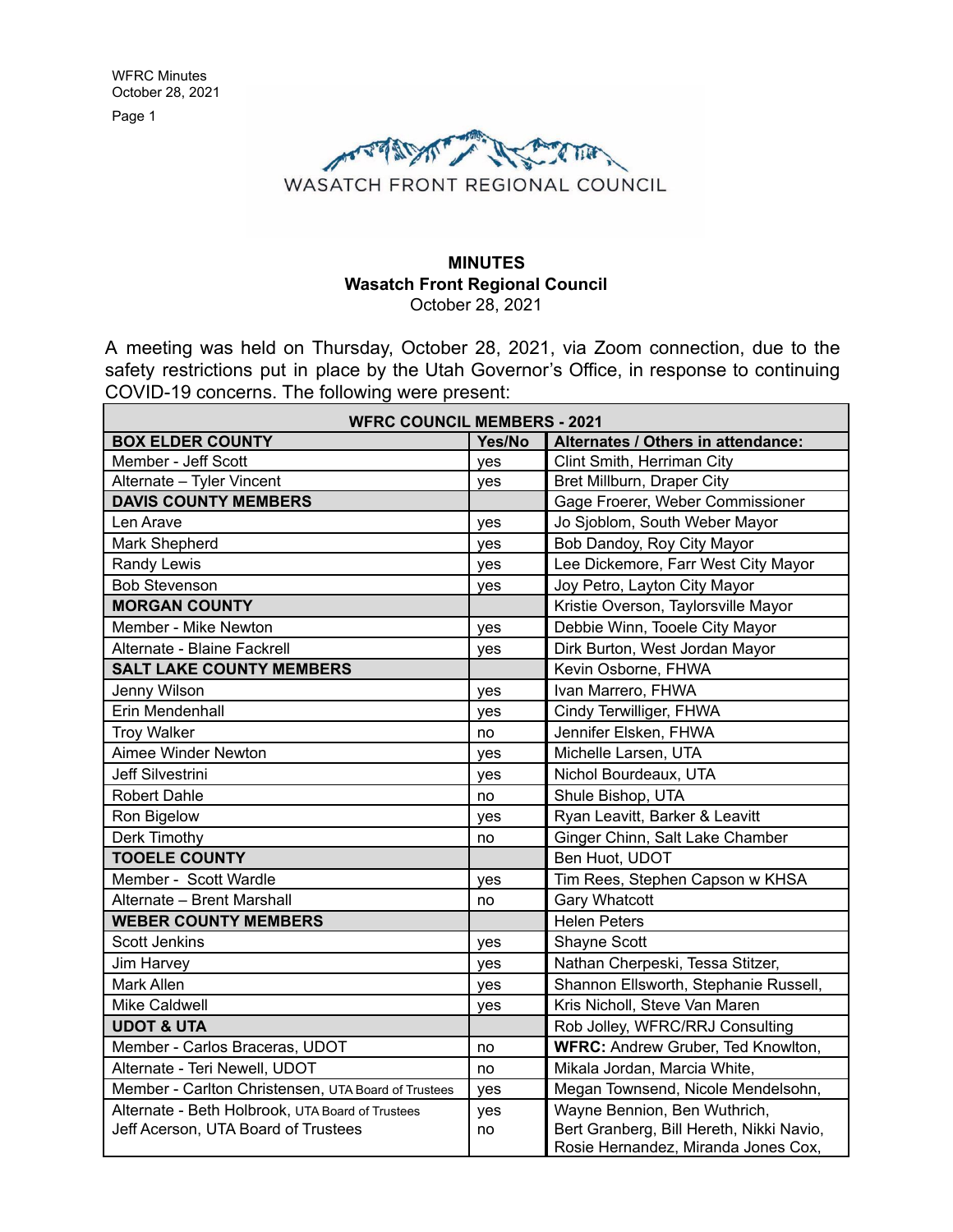Page 2

| $u \vee u$                                    |            |                                        |
|-----------------------------------------------|------------|----------------------------------------|
| <b>NON-VOTING MEMBERS</b>                     |            | Lauren Victor, Chad Worthen,           |
| Lorene Kamalu - Utah Association of Counties  | yes        | Josh Reynolds, Julie Bjornstad,        |
| Dawn Ramsey - Utah League of Cities and Towns | <b>ves</b> | Christy Dahlberg, Andy Li, Suzie Swim, |
| Ari Bruening & Ryan Beck - Envision Utah      | yes/yes    | Kurt Mower, Loveit Baumgardner,        |
| Wayne Harper - State Senate                   | yes        | Jory Johner, Hugh Van Wagenen,         |
| Mike Schultz - State House of Representatives | ves        | Ned Hacker, Andrea Pearson             |
| Laura Hanson - State Planning Coordinator     | yes        |                                        |

# **Welcome [00:00:05]**

At 2:01pm, Council Chair Mayor Jeff Silvestrini welcomed the Wasatch Front Regional Council members and guests and introductions were made via roll call. **[00:02:50]** Mayor Silvestrini acknowledged the out-going Council members as this is the last meeting for several of them, as they have chosen not to run for office again - Mayor Len Arave, Mayor Jo Sjoblom, Mayor Derk Timothy, and Mayor Ron Bigelow.

# **1. Consent Agenda [00:03:53]**

# **1a. ACTION: Minutes and Financial Statements**

Mayor Randy Lewis made a motion to approve the minutes of the WFRC meeting held August 26, 2021, the Financial Statements for July and August 2021, and the current Budget/Expenditure Report. Councilmember Aimee Winder Newton seconded the motion. The minutes and financial statements were accepted unanimously.

# **2. Chair Report [00:04:35]**

# **2a. Legislative preview and Federal update [00:05:16]**

Mayor Silvestrini turned the time to Miranda Jones Cox, WFRC, who provided a brief preview of the 2022 general legislative session and the topics that are expected to be discussed. WFRC will again host weekly updates on Thursdays at the Capitol during the session. **[00:09:04]** Andrew Gruber, WFRC, with input from WFRC Council members Senator Wayne Harper and Representative Mike Schultz, briefed the Council on HR 3684, the Infrastructure Investment and Jobs Act (IIJA), formerly known as the Bipartisan Infrastructure Bill (BIB). The IIJA, which originated out of month-long negotiations between the White House and a bipartisan group of Senators, passed out of the Senate with a vote of 69-30 and now awaits action from the US House of Representatives. If ultimately adopted, this legislation will provide significant and stable infrastructure funding over the next five years, to Utah and the nation.

## **2b. 2021 Federal Quadrennial Certification Review [00:43:46]**

Mayor Silvestrini introduced Ivan Marrero, Cindy Terwilliger, and Jennifer Elsken, all with the Federal Highways Administration (FHWA), who discussed WFRC's Quadrennial Certification Review that was completed this past August. The FHWA and Federal Transit Administration (FTA) conducts a review of the regional transportation planning process for the Wasatch Front Regional Council area at four-year intervals . The purpose of the review is to determine how well the planning process is complying with federal requirements and how effective it is in serving the region. The report includes both commendations regarding planning process elements and recommendations for improvements to the process.

## **3. Public Comment [00:52:02]**

Mayor Silvestrini opened the meeting for public comment. There were no comments.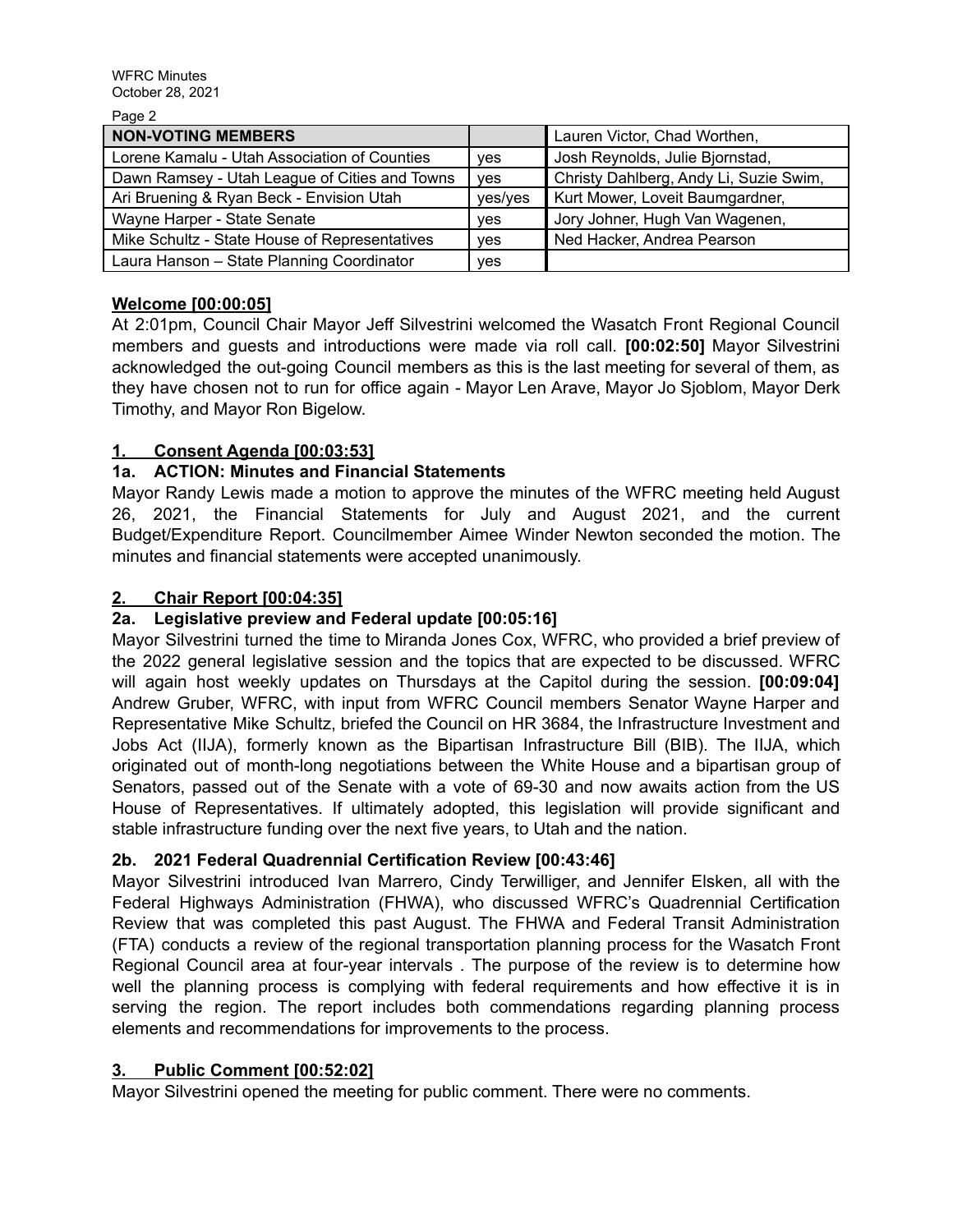Page 3

## **4. Regional Growth Committee (RGC) [00:54:29]**

Mayor Bob Dandoy, RGC Vice Chair, briefly reviewed the outcomes of the Regional Growth Committee (RGC) meeting held on October 21, 2021.

## **4a. Wasatch Choice Vision: draft 2023-2050 transportation scenario**

Mayor Dandoy introduced Jory Johner and Julie Bjornstad, both with WFRC. Mr. Johner outlined the draft set of transportation projects for the years 2023 to 2050 that are being considered as part of the four-year update to Wasatch Choice Vision and the Unified Transportation Plan. This update is scheduled for adoption in May, 2023. Group discussion was welcomed and it was noted that a key opportunity to provide feedback on these projects is through the Wasatch Choice Vision workshops. Mr. Johner reviewed an outline of these projects and discussed the balance between modes of transportation, approximate costs, and forecasted benefits. This draft scenario of our future transportation system also incorporates a comprehensive refinement to the Wasatch Choice centers.

## **5. Transportation Coordinating Committee (Trans Com) [01:08:43]**

Mayor Mark Shepherd, Trans Com Chair, informed the Council of the items that were discussed in the Trans Com meeting held on August 19, 2021. Mayor Shepherd informed the group of the status of the annual cycle for some of the programs administered by the Regional Council – the Surface Transportation Program, Congestion Mitigation/ Air Quality Program, Transportation Alternatives Program, and the Transportation and Land Use Connection Program. At the end of September the Regional Council received numerous letters of intent from local governments, UDOT, and UTA to seek assistance. On October 21, staff emailed a request for applications for these programs, which will be due December 9. Evaluation and recommendation of projects will occur over winter and spring

## **5a. ACTION: Board Modifications to 2021-2026 TIP [01:09:50]**

Ben Wuthrich, WFRC, reported that WFRC has received several requests to modify the current 2022-2027 TIP with the list of projects included in the meeting materials. Mr. Wuthrich briefly discussed each project. **[01:18:25]** Commissioner Lorene Kamalu made a motion to approve the resolution to modify the 2022-2027 TIP as requested. Commissioner Jim Harvey seconded the motion and the voting was unanimous in the affirmative.

## **5b. Highway and transit system report**

Kip Billings, WFRC, presented a Highway and Transit System Report, with information intended to provide support as elected and appointed officials make decisions about transportation investments. In its work, WFRC utilizes a performance-based planning approach. One aspect of this approach is to assess current system performance and recent trends, which facilitates more effective planning for transportation system improvements in the region. Several factors are considered as WFRC, in consultation and coordination with UDOT and UTA officials, selects performance measures, such as the Wasatch Choice Vision goals adopted by the Regional Council, federal requirements, and data availability. Highway performance measures include vehicle miles of travel (VMT), VMT per capita, and peak hour speed as a percentage of free-flow speed. Transit performance measures include annual and daily passengers by mode, and annual passengers per capita.

## **6. WFRC Budget Committee [01:34:30]**

# **6a. PUBLIC HEARING and ACTION: Approve FY22 Budget Amendments**

Mayor Mike Caldwell, Budget Committee Chair, informed the Council of the items that were discussed in the Budget meeting held on October 21, 2021.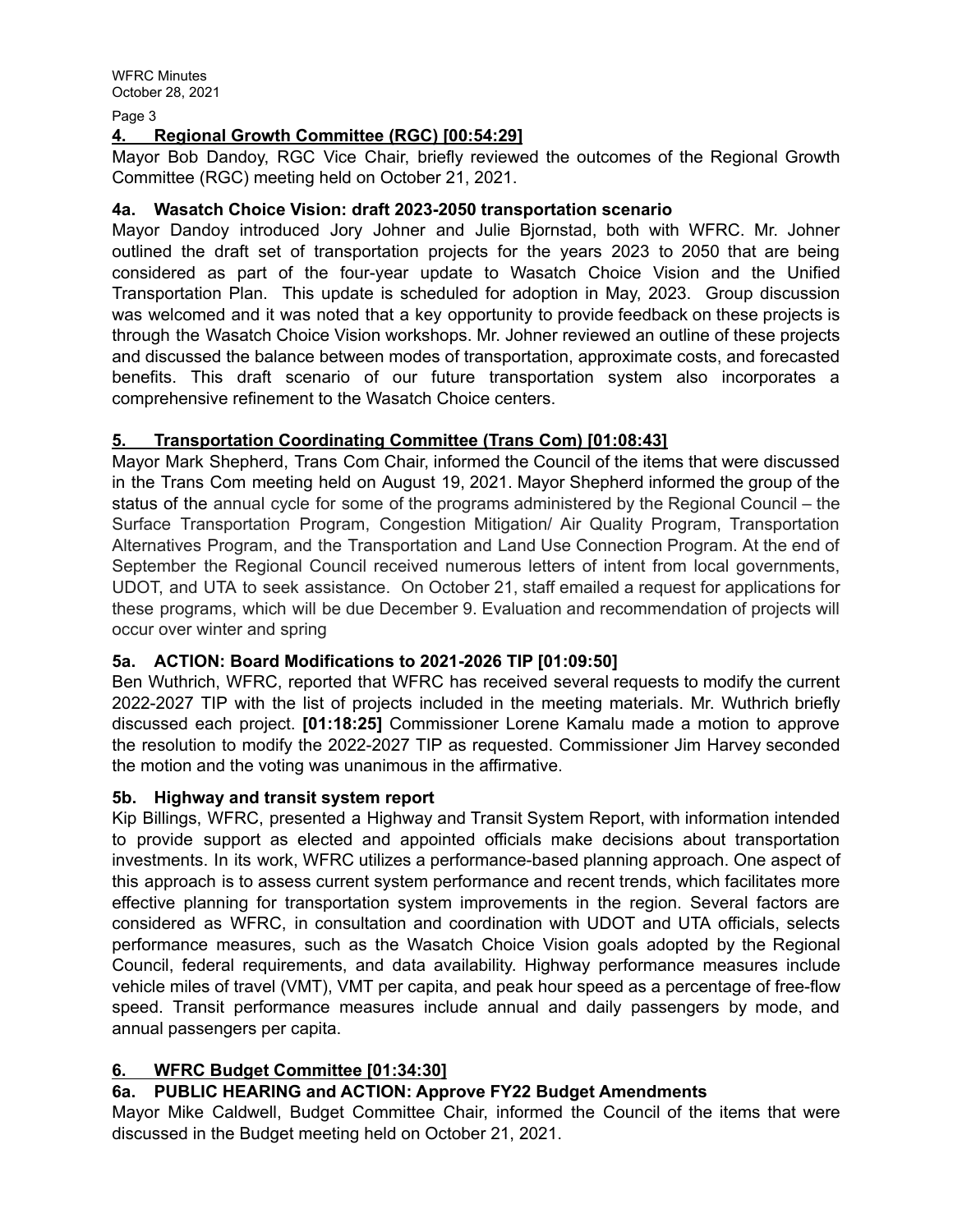WFRC Minutes October 28, 2021

Page 4

**[01:35:07]** Mayor Caldwell made a motion to open a public hearing regarding amending the WFRC FY22 Budget. Commissioner Jeff Scott seconded the motion. The affirmative vote was unanimous.

Each October, WFRC closes the financial books on the previous fiscal year; this includes verifying the final expenditures and determining what expenditures and revenues will carry forward from the previous fiscal year (FY21) into the current fiscal year (FY22). WFRC routinely carries forward funding for projects that are multi-year in nature; i.e., a project may be fully budgeted in the first year but the work is conducted over two or more years, and the associated expenditures and revenues are therefore carried forward into the next fiscal year. This requires an amendment to the current fiscal year (FY22) budget. As WFRC completed FY21 and final expenditures were reviewed, actual spending came in lower than budgeted by \$4,456,260. This resulted principally from spending on some contractual items that were budgeted in FY21 carrying over into FY22, the majority from Transportation and Land Use Connection (TLC) Program projects that are multi-year in nature. The FY22 budget amendments are almost entirely in the contractual line item, reflecting this carryforward. The COVID19 pandemic also caused us to delay or reduce other expenditures in FY21. For example, the decennial Household Travel Survey, which was budgeted for approximately \$1,000,000 in FY21, was deferred to FY22 due to the travel disruptions from the pandemic. Furthermore, several budgeted administrative costs were reduced or deferred in FY21, including personnel costs, as vacancies were filled later in the year than expected and salary adjustments were deferred due to fiscal uncertainties.Other costs were also reduced, such as travel. As a result of the reduced expenditures in FY21, the amount of funds that carried forward from FY21 into FY22 was higher than was budgeted, resulting in an increase in the FY22 budget as some spending shifts from FY21 to FY22. The adjustments also impact the projected carry-forward into FY23, again reflecting on-going programs or multi-year projects that bridge the FY21 and FY22 years.

**[01:37:15]** Mayor Caldwell asked if there were any comments or questions related to the items discussed. There were none. **[01:37:28]** Mayor Caldwell then made a motion to close the public hearing. Mayor Mark Shepherd seconded the motion and the vote was unanimous in the affirmative. **[01:37:41]** Mayor Caldwell made a motion to amend the WFRC FY22 Budget as discussed. Mayor Mark Shepherd seconded the motion. The vote was unanimous in the affirmative.

## **6a. ACTION: Acceptance of WFRC Audit Report for FY21 [01:38:08]**

Mayor Caldwell introduced Tim Rees, and Stephen Capson, with Karren, Hendrix, Stagg, Allen & Company, who provided information regarding WFRC's FY21 Audit Report. Mr. Rees stated that overall, it was a positive report. There were no material misstatements nor discrepancies. There were no findings of non-compliance related to financial statements. A summary of the audit results may be found on page 47 of the report. **[01:39:30]** Mayor Caldwell made a motion that the Council accept the WFRC FY21 Audit Report as presented, seconded by Commissioner Jeff Scott, and the affirmative vote was unanimous.**[01:40:00]** Mayor Caldwell acknowledged Loveit Baumgardner's exemplary work and dedication, as outgoing CFO for WFRC. Ms. Baumgardner has served in this capacity for over 26 years. Andrew Gruber, WFRC, presented her with a plaque as a token of gratitude upon her retirement.

## **7. Reports [01:44:44]**

## **7a. Active Transportation Committee (ATC) update**

Mayor Silvestrini turned the time to Mayor Jo Sjoblom for an update on the Active Transportation Committee. Mayor Sjoblom provided a video of the Mobile Active Transportation Tour that was held on October 13, as her report. It was informative and amusing.